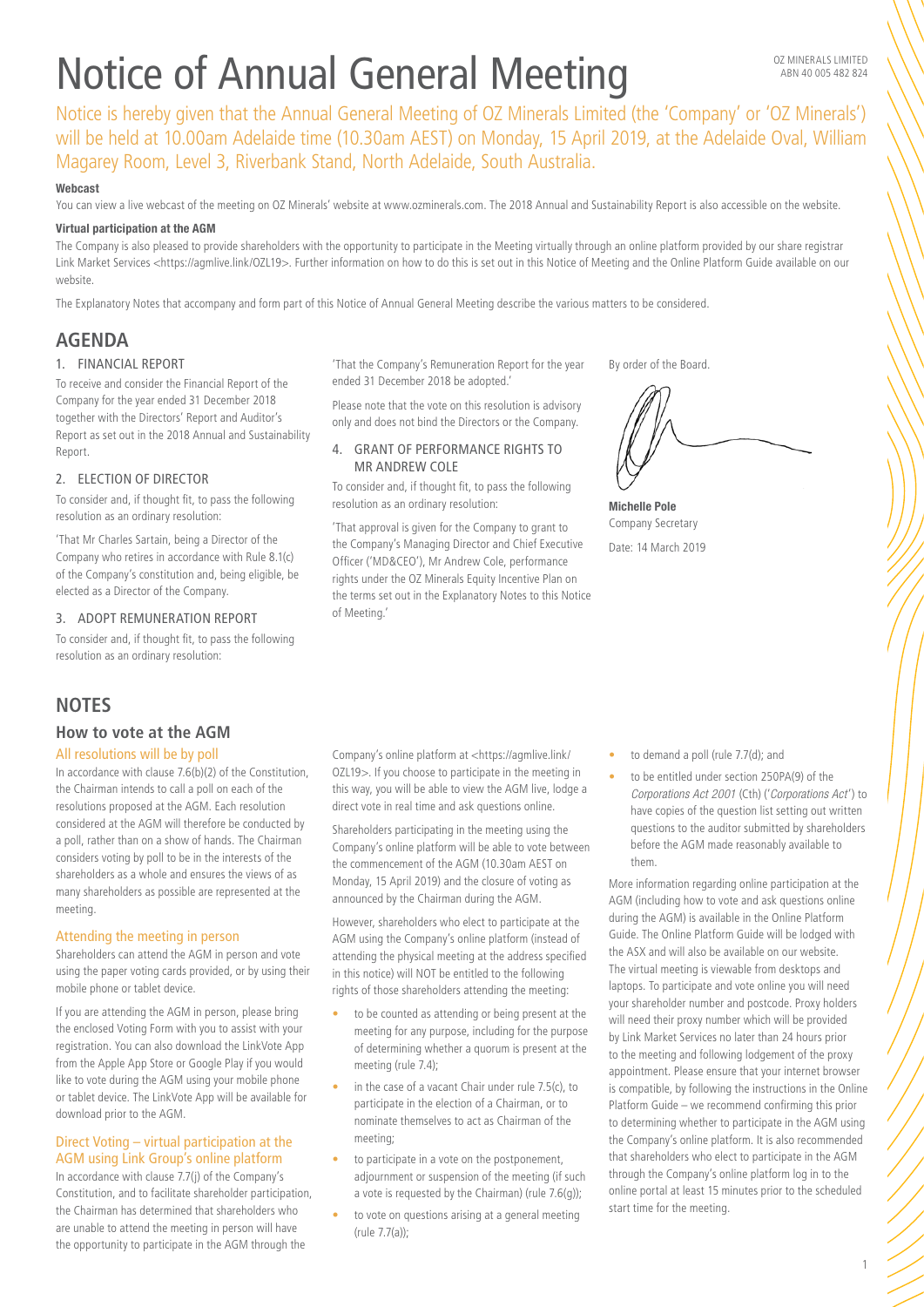## Voting entitlements

Pursuant to Regulation 7.11.37 of the Corporations Regulations 2001 (Cth), the Directors have determined that the shareholding of each member for the purposes of ascertaining voting entitlements for the Annual General Meeting will be as it appears in the share register at 10.00am Adelaide time, (10.30am AEST) on Saturday, 13 April 2019.

## Appointing Proxies, Attorneys and Company Representatives

Enclosed with this Notice of Meeting is a proxy form. A member entitled to attend and vote at the meeting is entitled to appoint a proxy to attend and vote on their behalf. If a member is entitled to cast two or more votes, the member may appoint two proxies and may specify the proportion or number of votes each proxy is appointed to exercise. A proxy need not be a member and may be an individual or a body corporate. When more than one proxy is appointed, and the proportion of the members' voting rights is not specified, each proxy may exercise half the votes. If more than one proxy is present at the meeting, neither will be entitled to vote on a show of hands. On a poll, each proxy or attorney may only exercise votes in respect of those shares or voting rights the proxy or attorney represents.

A proxy form must be signed by the member or the member's attorney. Proxies given by a corporation must be signed in accordance with Section 127 of the *Corporations Act* or by a power of attorney. In the case of shares jointly held by two or more persons, either joint holder may sign the proxy form. A document creating the power of attorney must be duly executed and specify the name of the shareholder, the Company and the attorney, and also specify the meetings at which the appointment may be used. The appointment may be a standing one.

To be valid, duly signed proxies or attorneys (and any authority under which the proxy or attorney is signed or a certified copy of the authority) must be received at the Company's Share Registry, Link Market Services Limited, at the address or facsimile number below, or by the Company at its registered office not later than 10.00am Adelaide time (10.30am AEST) on Saturday, 13 April 2019. Alternatively, you can lodge your proxy online via the OZ Minerals registry website (www. linkmarketservices.com.au and go to the 'Proxy Voting' icon) by the same date and time.

A member which is a body corporate and entitled to attend and vote at the meeting, or a proxy which is a body corporate and is appointed by a member entitled to attend and vote at the meeting, may appoint an individual to act as its representative at the meeting by providing that person with:

- a letter or certificate, executed in accordance with the *Corporations Act* or the body corporate's constitution, authorising the person as the body corporate's representative; or
- a copy of the resolution, certified by the secretary or a director of the body corporate, appointing the representative.

A copy of the letter, certificate or resolution, or other evidence satisfactory to the Chairman of the meeting, must be produced prior to admission to the meeting.

## Directing your proxy how to vote

If you wish to indicate how your proxy should vote, please mark the appropriate boxes on the proxy form.

If you mark the abstain box for a particular Item of business you are directing your proxy not to vote on your behalf and your shares will not be counted in computing the required majority on a poll.

If you do not mark a voting instructions box in respect of a particular Item of business, you are directing your proxy to vote as he or she decides, subject to any voting exclusions that apply to the proxy (as described below).

## The Chairman of the meeting acting as proxy

You may appoint the Chairman of the meeting as your proxy. In addition, the Chairman of the meeting is deemed appointed where a completed proxy form is submitted which does not contain the name of the proxy or where the person appointed on the form is absent from the meeting or does not vote in accordance with your directions.

If you direct the Chairman how to vote on an Item of business, the Chairman must vote in accordance with your direction.

If you appoint the Chairman of the meeting as your proxy or the Chairman of the meeting is appointed as your proxy by default, and you do not mark a voting instructions box for Items 3 and 4, then by completing and submitting the proxy form, you will be expressly authorising the Chairman of the meeting to exercise the proxy as the Chairman sees fit in respect of Items 3 and 4 even though Items 3 and 4 are connected directly or indirectly with the remuneration of the Company's key management personnel.

The Chairman intends to vote all available proxies in favour of each Item of business, subject to any voting exclusions that apply to the proxy (as described below).

## Voting Exclusion

For resolutions that are directly or indirectly related to the remuneration of a member of the key management personnel of the Company ('KMP'), the *Corporations Act* and the ASX Listing Rules, restrict KMPs and their closely related parties from voting, and from voting as proxies, in certain circumstances.

'Closely related party' is defined in the *Corporations Act* and includes a spouse, dependent and certain other close family members, as well as any companies controlled by KMP.

In respect of Item 3 (Remuneration Report), and in accordance with the *Corporations Act*, the Company will disregard any votes cast on Item 3 (in any capacity) by or on behalf of:

- any member of the Company's KMP whose remuneration is disclosed in the Remuneration Report; and
- any closely related parties of those KMP,
- as well as any votes cast as a proxy on Item 3 by members of the KMP at the date of the meeting and their closely related parties, unless the vote is cast:
- as a proxy for a person who is entitled to vote on Item 3 and that vote has been cast as directed on the proxy form; or

by the Chairman of the meeting as proxy for a person entitled to vote pursuant to an express authorisation to exercise the proxy as the Chairman sees fit, even though Item 3 is connected with the remuneration of the Company's KMP.

In respect of Item 4 (Grant of Performance Rights to Mr Andrew Cole), and in accordance with the *Corporations Act* and the ASX Listing Rules, the Company will disregard any votes cast in favour of Item 4 (in any capacity) by or on behalf of:

- Mr Cole; and
- any of his associates,
- as well as any votes cast in favour as a proxy on Item 4 by members of the KMP at the date of the meeting and their closely related parties, unless the vote is cast:
- as a proxy for a person who is entitled to vote on Item 4 and that vote has been cast as directed on the proxy form; or
- by the Chairman of the meeting as proxy for a person entitled to vote pursuant to an express authorisation to exercise the proxy as the Chairman sees fit, even though Item 4 is connected with the remuneration of a member of the Company's KMP.

If you appoint a KMP of the Company (other than the Chairman), or a closely related party of a KMP, or, in relation to Item 4, an associate of the MD&CEO, as your proxy, they will not be able to cast your votes on Items 3 or 4 (where applicable) unless you direct them how to vote. If you appoint the Chairman of the meeting as your proxy or the Chairman of the meeting is appointed as your proxy by default and you do not mark a voting instructions box for Items 3 and 4, you acknowledge that by completing and submitting the proxy form you will be expressly authorising the Chairman of the meeting to exercise the proxy as the Chairman sees fit in respect of Items 3 and 4 even though Items 3 and 4 are connected directly or indirectly with the remuneration of a member of the Company's KMP.

#### Share Registry Postal Address:

OZ Minerals Limited c/- Link Market Services Limited Locked Bag A14 Sydney South NSW 1235

Facsimile: +61 2 9287 0309

## Or by hand, delivering it to:

Link Market Services Limited 1A Homebush Bay Drive, Rhodes NSW 2138 or Level 12, 680 George Street, Sydney NSW 2000.

## **EXPLANATORY NOTES**

These explanatory notes are intended to provide members of the Company with information to assess the merits of the proposed resolutions in the accompanying Notice of Annual General Meeting. The Directors recommend that the members read these Explanatory Notes before making any decision in relation to the resolutions.

## **Item 2 – Election of Director**

#### **Mr Charles Sartain**

BEng (Hons), Fellow (Australasian Institute of Mining and Metallurgy), Fellow (The Academy of Technological Sciences and Engineering)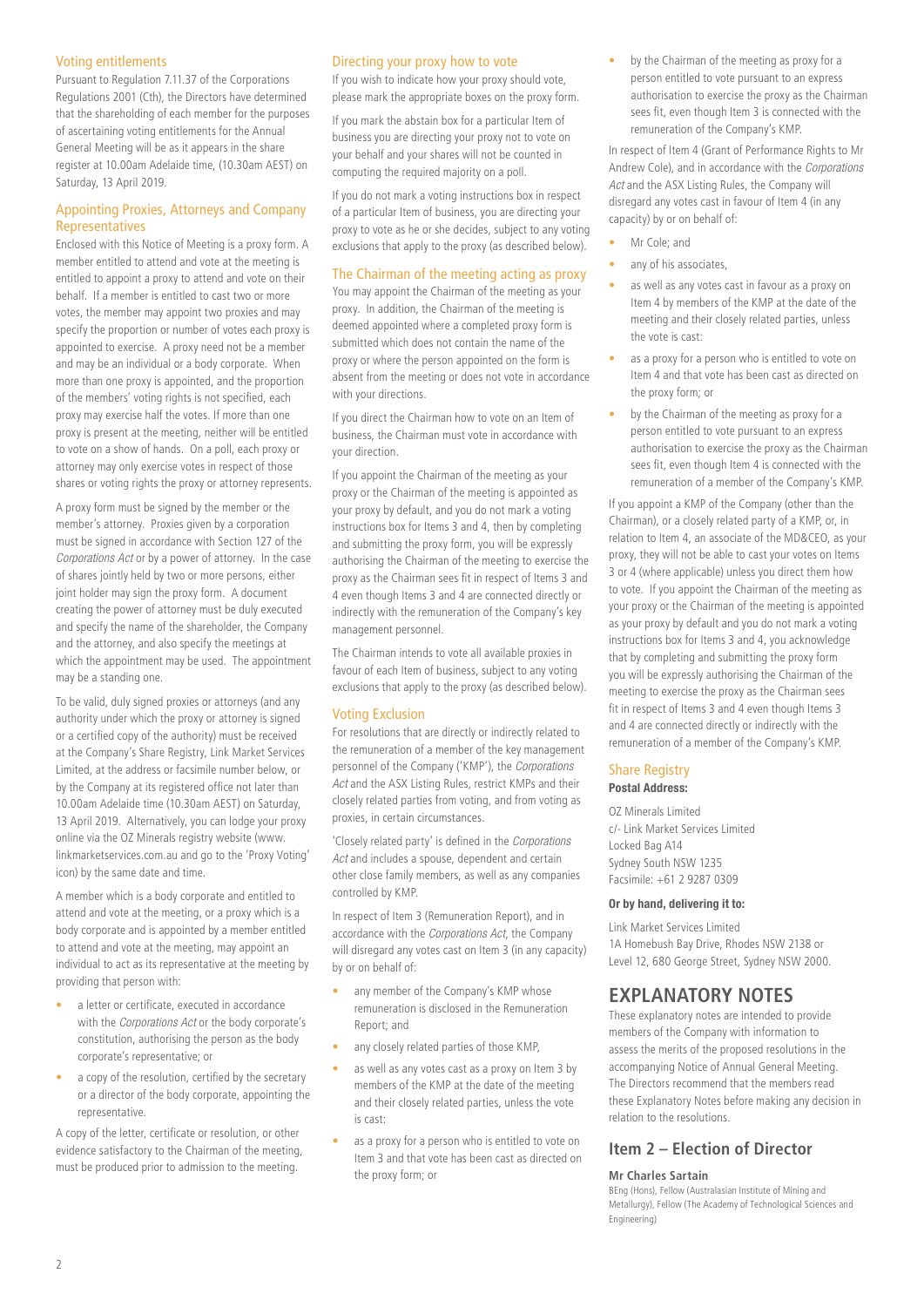Mr Charles Sartain is required to retire in accordance with Rule 8.1(c) of the Company's constitution.

Mr Sartain joined the Board on 1 August 2018.

Mr Sartain has more than 30 years' international mining experience. He was Chief Executive Officer of Xstrata's global copper business for nine years from 2004, during which he oversaw the growth of the business to become one of the world's leading copper producers, with operations and major projects in seven countries. Prior to that, he held senior executive positions in Latin America and Australia including General Manager and President of Minera Alumbrera Ltd in Argentina, General Manager of Ernest Henry copper/gold mine and General Manager of Ravenswood Gold Mines in Queensland.

Mr Sartain is currently a non-executive director of Canadian-based TSX/NYSE-listed gold company Goldcorp Inc, a non-executive director of Brisbanebased ASX-listed ALS Limited, and was formerly a non-executive director of ASX-listed Austin Engineering Limited. He is Chairman of the Advisory Board of the Sustainable Minerals Institute at the University of Queensland and a Board Member of Wesley Medical Research.

His former institutional roles have included Chairman of the International Copper Association, a Member of the Department of Foreign Affairs and Trade's Council on Australian Latin American Relations, a member of the Senate of the University of Queensland and a Local Councillor of the Dalrymple Shire Council (Queensland).

The Board considers Mr Sartain to be an independent Non-Executive Director.

The Board (in the absence of Mr Sartain), having reviewed Mr Sartain's performance, unanimously recommends that members vote in favour of the election of Mr Sartain.

*The Chairman of the meeting intends to vote all available proxies in favour of the election of Item 2.*

## **Item 3 – Remuneration report** (Non-Binding Resolution)

The Company has included in the 2018 Annual and Sustainability Report a detailed Remuneration Report setting out prescribed information relating to remuneration. This report is submitted for adoption by a non-binding vote of members at the Annual General Meeting.

A copy of the Remuneration Report is set out on pages 41 to 61 of the 2018 Annual and Sustainability Report and is available from the Company's website [www.ozminerals.com](http://www.ozminerals.com).

The Remuneration Report:

- explains the Board's policies in relation to the objectives and structure of remuneration;
- discusses the relationship between the policies and the Company's performance;
- provides a detailed summary of performance conditions, why they were chosen and how performance is measured against them; and
- sets out the remuneration details for each KMP of the Company.

The Board unanimously recommends that members vote in favour of adopting the Remuneration Report.

This resolution is advisory only and does not bind the Directors or the Company. Nevertheless, the discussion on this resolution and the outcome of the vote will be

taken into consideration by the Board and the People & Remuneration Committee when considering the future remuneration arrangements of the Company.

*The Chairman of the meeting intends to vote all available proxies in favour of Item 3.* 

## **Item 4 – Grant of performance rights to Mr Andrew Cole**

In accordance with ASX Listing Rule 10.14, the Company is seeking the approval of shareholders for the proposed grant of performance rights to the MD&CEO, Mr Andrew Cole, pursuant to the OZ Minerals 2019 Long Term Incentive Plan ('LTIP').

Approval is being sought to allow the Company flexibility to either issue new shares or to purchase shares on-market for allocation to Mr Cole upon vesting of performance rights.

## **(a) LTIP terms and conditions**

Information regarding the general operation of the LTIP is set out in the Company's Remuneration Report.

Each performance right entitles Mr Cole to one fully paid ordinary share in the Company subject to the satisfaction of the vesting conditions described below (and any adjustment under the Equity Incentive Plan Rules if any bonus issue, rights issue or other capital reconstructions occur after the Performance Rights are granted). Shares allocated on vesting of performance rights will rank equally with shares in the same class.

The number of performance rights to be granted to Mr Cole will be 138,270. This number was determined based on the MD&CEO's LTI opportunity (150% of fixed annual remuneration of \$850,000), divided by the volume weighted average share price on the twenty trading days from 2 January 2019 (being 9.2211 per share), rounded up to the nearest whole number.

The performance period will run from 1 January 2019 to 31 December 2021 ('Performance Period') and after they vest there will be a further two year holding lock period ('Holding Lock'). No performance rights will be granted pursuant to this approval more than 12 months after the date of the 2019 Annual General Meeting. No amount is payable on the granting or vesting of performance rights. Performance rights will be granted under, and are subject to, the OZ Minerals' Equity Incentive Plan Rules. Performance rights do not carry any dividend or voting rights prior to vesting.

If the Board determines that the vesting conditions are satisfied (see below), performance rights will automatically vest and be in the Holding Lock. Shortly after vesting of performance rights, the Board may settle the performance rights by issuing new shares or acquiring existing shares on market. The shares as determined by the Board, will then be allocated to Mr Cole as soon as practicable following vesting of the performance rights.

## **(b) Vesting conditions**

The Board has determined that the performance rights to be granted to Mr Cole (if approval is received) will be subject to the following vesting conditions:

- a service condition; and
- two LTI Plan performance conditions (70% Total Shareholder Return ('TSR') and 30% All in Sustaining Costs ('AISC')).

#### Service Condition

The service condition is met if Mr Cole is continuously employed by OZ Minerals until the end of the Performance Period.

## LTI Plan Performance Conditions

70% of the rights are subject to a TSR performance condition that is the Company's TSR as measured against a Comparator Group. The Board considers that TSR is an appropriate performance hurdle because it ensures that a proportion of each participant's remuneration is linked to shareholder value and ensures that participants only receive a benefit where there is a corresponding direct benefit to shareholders. TSR reflects benefits received by shareholders through share price growth and dividend yield and is the most widely used long term incentive hurdle in Australia.

The Comparator Group is made up of selected companies which are considered to be alternative investment vehicles for local and global investors and are impacted by commodity prices and cyclical factors in a similar way to the Company. The Board retains the discretion to adjust the Comparator Group over time to take account of mergers, takeovers, new entrants and other changes.

To ensure an objective assessment of the relative TSR comparison, the Company employs an independent organisation to calculate the TSR ranking.

70% of Mr Cole's total performance rights will vest as set out below.

| <b>TSR Ranking versus</b><br><b>Comparator Group</b>  | % of Maximum Award:                                                                     |
|-------------------------------------------------------|-----------------------------------------------------------------------------------------|
| Below the 50th<br>percentile                          | $0\%$ vest                                                                              |
| At the 50th percentile                                | 50% vest                                                                                |
| Between the 50th<br>percentile and 75th<br>percentile | Between 50% and 100%<br>vest progressively by<br>using a straight line<br>interpolation |
| At or above the 75th<br>percentile                    | 100% vest                                                                               |

The remaining 30% of performance rights are subject to an AISC measure. This hurdle will initially be satisfied if the OZ Minerals AISC performance (adjusted for near mine exploration) over the performance period compared to the actual Total Cash Cost plus Sustaining Capex ('TCPS') metric 3-year average (as published by Wood Mackenzie) at the end of the performance period is at or below the 50th percentile of the relative financial performance.

30% of Mr Cole's total performance rights will vest as set out below.

| AISC compared to<br>actual TCPS 3-year<br>average     | % of Maximum Award:                                                                     |
|-------------------------------------------------------|-----------------------------------------------------------------------------------------|
| Above the 50th<br>percentile                          | $0\%$ vest                                                                              |
| At the 50th percentile                                | 50% vest                                                                                |
| Between the 50th<br>percentile and 25th<br>percentile | Between 50% and 100%<br>vest progressively by<br>using a straight line<br>interpolation |
| At or below the 25th<br>percentile                    | 100% vest                                                                               |
|                                                       |                                                                                         |

The performance rights lapse if and to the extent that the vesting conditions are not met. There is no re-testing.